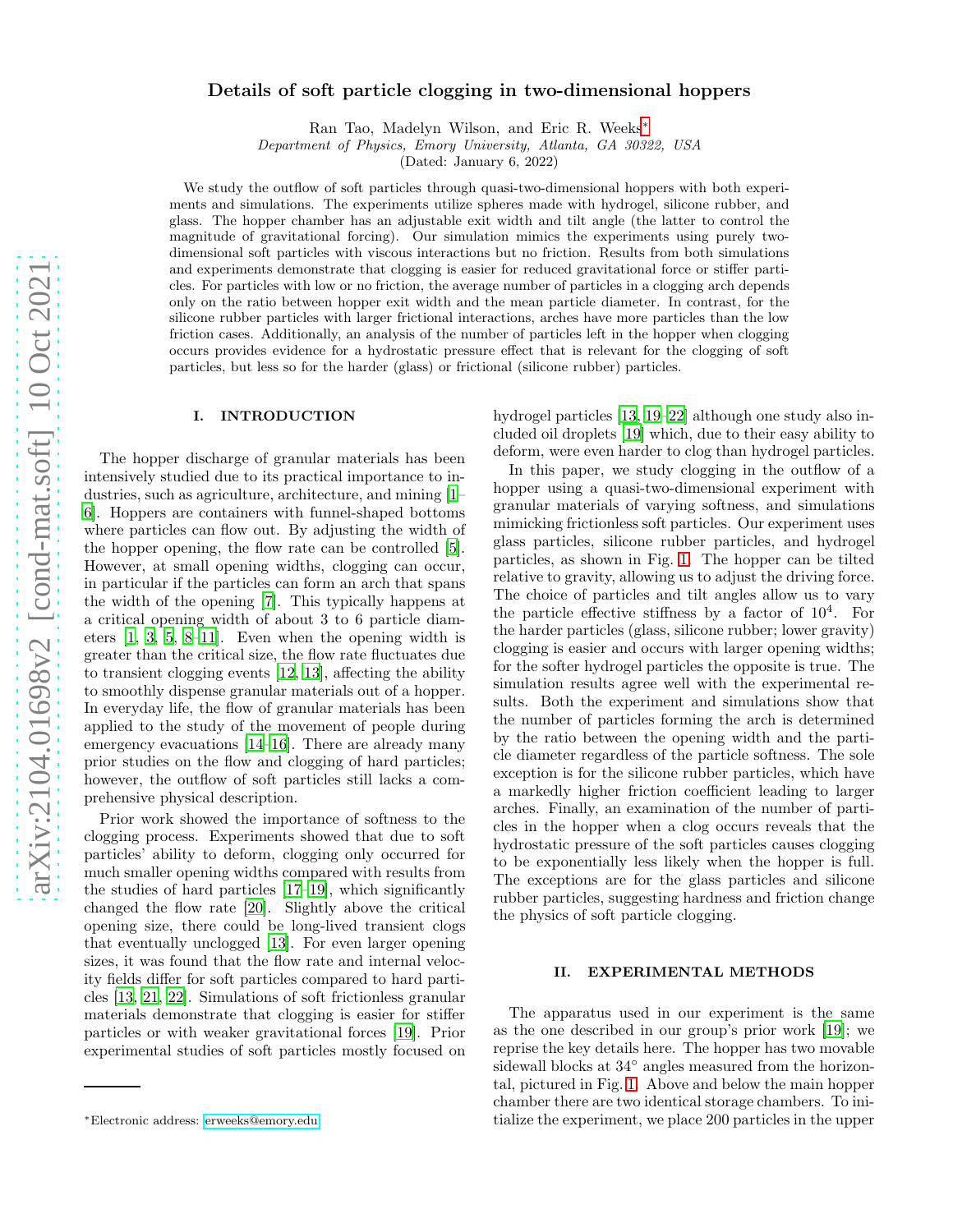

<span id="page-1-0"></span>FIG. 1: Photograph of different types of particles in a clogged state, with the sample chamber fully vertical (maximum force of gravity). (a) Clogging of small hydrogel particles, showing a 3 particle arch. The opening width is  $w = 14.3$  mm  $= 1.81d$  in terms of the mean particle diameter  $d = 7.9$  mm. (b) Clogging of glass spheres, showing a 4 particles arch with  $w = 51.5$  mm = 3.32d,  $d = 15.5$  mm. (c) Clogging of silicone rubber particles, showing a 5 particle arch with  $w = 30.6$  mm  $= 2.19d, d = 14.0$  mm. (d) Clogging of silicone rubber particles, showing a 6 particle arch with  $w = 39.9$  mm = 2.85d.

storage chamber. A bottom metal plate inserted between the upper storage chamber and the hopper holds these particles. To begin the experiment, we rapidly remove the metal plate by hand allowing the particles to fall. Particles that fall through the hopper are collected by the storage chamber below the hopper. The two storage chambers are then swapped, moving the particles back to the top position, readying for the next trial. If a clog occurs, the sidewall blocks are moved to let those particles drain out. To ensure a reproducible opening width between trials, the hopper blocks are pushed against an inserted plastic spacer with the desired opening width and then locked into place. The entire apparatus is mounted on a horizontal axis, so that we can vary the component of the gravitational force in the plane of the hopper by setting the tilt angle  $\theta$  relative to the horizontal. In practice, we vary the component of gravity in the hopper by a factor of 6. At the smallest tilt angles, occasionally particles get stuck between the bottom of the upper storage container and the top of the hopper, on the seam between the two parts. Accordingly, we avoid tilt angles where this problem occurs, which is the limiting factor on our ability to adjust the gravitational force.

We use three types of particles with varying softness in the clogging experiments: hydrogel particles, silicone rubber particles, and glass particles. The physical properties of the particles are given in Table I. The hydrogel particles are a polyacrylamide gel (blue water beads, purchased from AINOLWAY, amazon.com). When these hydrogel particles are dry, they are spheres with diameters around 3 mm and moderate polydispersity. We use two sieves to constrain the dry particle diameter to be between 2.80 mm and 3.15 mm. We then swell the hydrogel particles in salt water; by changing the concentration of salt, we can control the final diameter of the hydrogel particles. Salt water with concentration 0.01 mole/L swells the hydrogel particles to a mean diameter of 13.8 mm, and a concentration of 0.5 mole/L results in a mean diameter of 7.9 mm. Additionally, we use silicone rubber spheres with diameters 14.0 mm (purchased from Hebei Baorui Rubber Products Company, alibaba.com), and glass spheres with diameter 15.5 mm (marbles purchased from amazon.com). The silicone rubber, glass particles, and large hydrogel particles are used in sample chambers with thickness 17.0 mm. For the small hydrogel particles we adjust the thickness to 9.0 mm. Table I lists these diameters along with their standard deviations.

To measure physical properties of our hydrogel and silicone rubber particles, we use a TA Instruments AR2000 rheometer with a parallel-plate geometry. To measure the Young's modulus we compress individual spheres and measure the normal force. The resulting relation between the compression force and the displacement is well fit by the Hertzian force law, and provides us with the modified Young's modulus  $E^* = E/(1 - \nu^2)$ in terms of the Poisson ratio  $\nu$  and Young's modulus E. Later we will need  $E^*$ , so the data are listed in Table I. The small and large hydrogel particles come from the same dry particles, so accordingly the larger elastic modulus of the smaller particles (swelled in high concentration salt water) is due to the higher polymer concentration of the smaller hydrogel particle. The glass particles are too stiff to be measured in the rheometer, so the quoted modulus is an estimate (from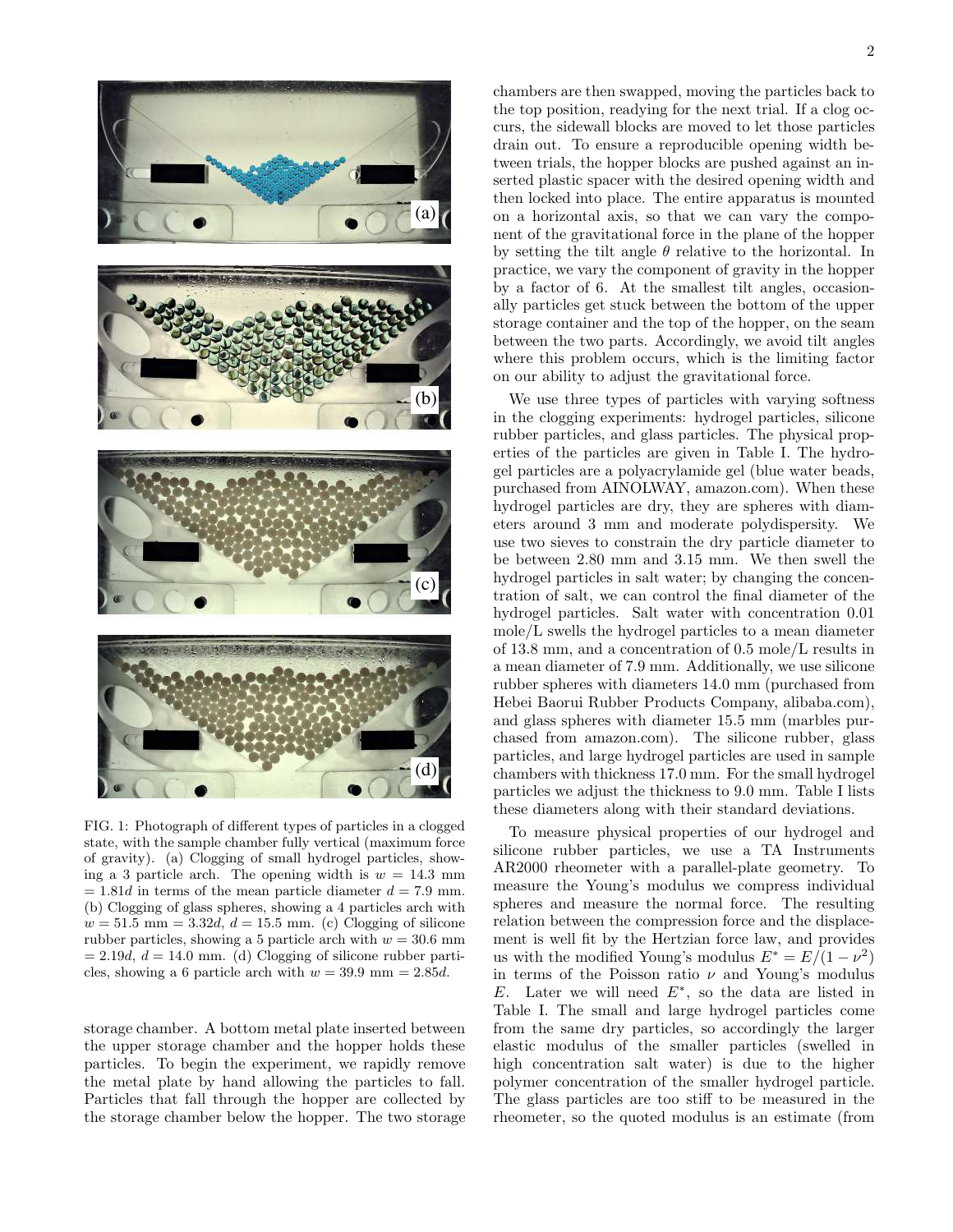https://www.engineeringtoolbox.com/young-modulusd 417.html); the main point is that the elastic modulus of glass is several orders of magnitude larger than the other particle types.

| Particle                                                       | $d$ (mm) | $E^*$ (kPa) | u                                                        |
|----------------------------------------------------------------|----------|-------------|----------------------------------------------------------|
| large hydrogel $13.8 \pm 0.6$ $54.0 \pm 6.4$ $0.004 \pm 0.002$ |          |             |                                                          |
| small hydrogel $7.9 \pm 0.2$                                   |          |             | $60.4 \pm 4.9$ $0.004 \pm 0.002$                         |
| silicone rubber $14.0 \pm 0.1$ 5100 $\pm 100$                  |          |             | $0.4 \pm 0.2$                                            |
| glass                                                          |          |             | $15.5 \pm 0.1$ $(8 \pm 2) \times 10^7$ $0.009 \pm 0.002$ |

TABLE I: The diameter d, Young's modulus E, and coefficient of sliding friction  $\mu$  for each particle type. The large hydrogel particles are made by swelling the dry particles in 0.01 M NaCl, while the small hydrogel particles use 0.5 M NaCl. The diameters are listed as mean  $\pm$  standard deviation. The uncertainties of  $E$  and  $\mu$  are based on the reproducibility of our measurements. The exception is the uncertainty of E for the glass particles, which is based on differences in literature values.

To measure the surface friction of the particles, we use the technique described in our group's prior work [\[19\]](#page-10-0). We place a pair of particles symmetrically a distance  $R =$ 1 cm from the rheometer axis. The particles are trapped in small wells made from glue and paper to prevent the particles from rolling. The parallel plate rheometer tool compresses the particles slightly with normal force N, and we then measure the torque  $\tau$  required to rotate the rheometer tool. The friction coefficient is then calculated from  $\mu = \tau/2NR$ . The results depend somewhat on the rotation speed [\[23\]](#page-10-4), so we have uncertainties of 50% listed in Table I for all but glass (where the results vary less). The main point made in Table I is that the silicone rubber particles have a friction coefficient about  $50 - 100$  times larger than the other particle types.

To look for clogging, we load the hopper with 200 particles and allow them to flow through the hopper with a fixed opening width. We record whether the experiment clogs. If a clog occurs, we wait at least a minute to confirm the particles are stationary; in practice any transient clogs last only a few seconds, in agreement with our group's prior experiments [\[19\]](#page-10-0) and observations by Harth et al. [\[13](#page-9-8)]. Clogging probabilities are measured by repeating each condition at least 20 times.

## III. SIMULATION METHODS

In addition to the experiments, we also do simulations using the two-dimensional Durian Bubble Model [\[24,](#page-10-5) [25](#page-10-6)] as modified in our group's prior work [\[19](#page-10-0)]. This model assumes strong viscous forces such that the velocitydependent viscous forces are balanced by all other forces, and thus at each time step a differential equation is solved for the velocity rather than the acceleration. This differential equation for each particle  $i$  is:

<span id="page-2-1"></span>
$$
\sum_{j} [\vec{F}_{ij}^{\text{contact}} + \vec{F}_{ij}^{\text{visc}}(\vec{v_i}, \vec{v_j})] + \vec{F}_i^{\text{wall}} + \vec{F}_i^{\text{grav}} + \vec{F}_i^{\text{drag}}(\vec{v_i}) = 0.
$$
\n(1)

Each soft particle has a radius  $R_i$  and the contact force is zero if two particles do not overlap. For overlapping particles  $i$  and  $j$ , the repulsive contact force is given by

<span id="page-2-0"></span>
$$
\vec{F}_{ij}^{\text{contact}} = F_0 \left[ \frac{1}{|\vec{r}_i - \vec{r}_j|} - \frac{1}{|R_i + R_j|} \right] \vec{r}_{ij},\qquad(2)
$$

based on their positions  $\vec{r}$ , defining their separation as  $\vec{r}_{ij} = \vec{r}_j - \vec{r}_i$ , and requiring  $|\vec{r}_{ij}| < (R_i + R_j)$  for overlaps. The viscous force is experienced by overlapping particles moving at different velocities and is given by  $\vec{F}_{ij}^{\text{visc}} =$  $b(\vec{v}_j - \vec{v}_i)$ . The wall force is a contact force experienced by droplets which overlap the wall, treating the wall as a particle with  $R_j = 0$  in Eqn. [2.](#page-2-0) The gravitational force is  $F_i^{\text{grav}} = -\rho g R_i^2 \hat{y}$ , proportional to the particle area. This model was inspired by experiments with oil droplets compressed between two parallel plates [\[19\]](#page-10-0), so the final force is a drag force coming from these plates,  $F_i^{\text{drag}} = -cR_i^2 \vec{v}_i$ . We set  $F_0 = b = c = \rho = 1$  and vary g to influence the importance of particle softness. The mean droplet radius  $\langle R \rangle$  is set to be 1. The unit of time is  $b\langle R\rangle/F_0$ , which is the time scale for two droplets to push apart, limited by inter-droplet viscous interactions. With these parameter choices, the free-fall velocity of an isolated particle is g. See Ref. [\[19\]](#page-10-0) for further discussion about these parameter choices.

The specific geometry is matched to the experiment, with a hopper wedge angle of 34°. We simulate 800 particles with a polydispersity of 0.1 (the polydispersity is the standard deviation of  $R_i$  divided by  $\langle R_i \rangle = 1$ ). The particles are initialized in random positions above the hopper exit, and then allowed to fall toward the exit. Equation [1](#page-2-1) is computed using the 4th order Runge-Kutta algorithm with a time step of 0.1, except for the simulations with  $g = 10^{-4}$  where a time step of 1.0 is used. In some cases, the simulation ends with all of the particles falling out of the hopper, defining a situation without a clog. In other cases, the simulation is ended when the maximum speed of all particles in the hopper falls below  $10^{-10}$ , defining a clog. In practice, once the maximum velocity of the particles in the hopper is below 10<sup>−</sup><sup>6</sup> , their velocities decay exponentially toward zero; the particles do not unclog [\[19\]](#page-10-0). Stated another way, we do occasionally observe long transient clogs where the particles have slight motions and eventually unclog, and these transients always have a maximum velocity of at least one particle above 10<sup>−</sup><sup>6</sup> , allowing for the rearrangements necessary to unclog and returning to a flowing state.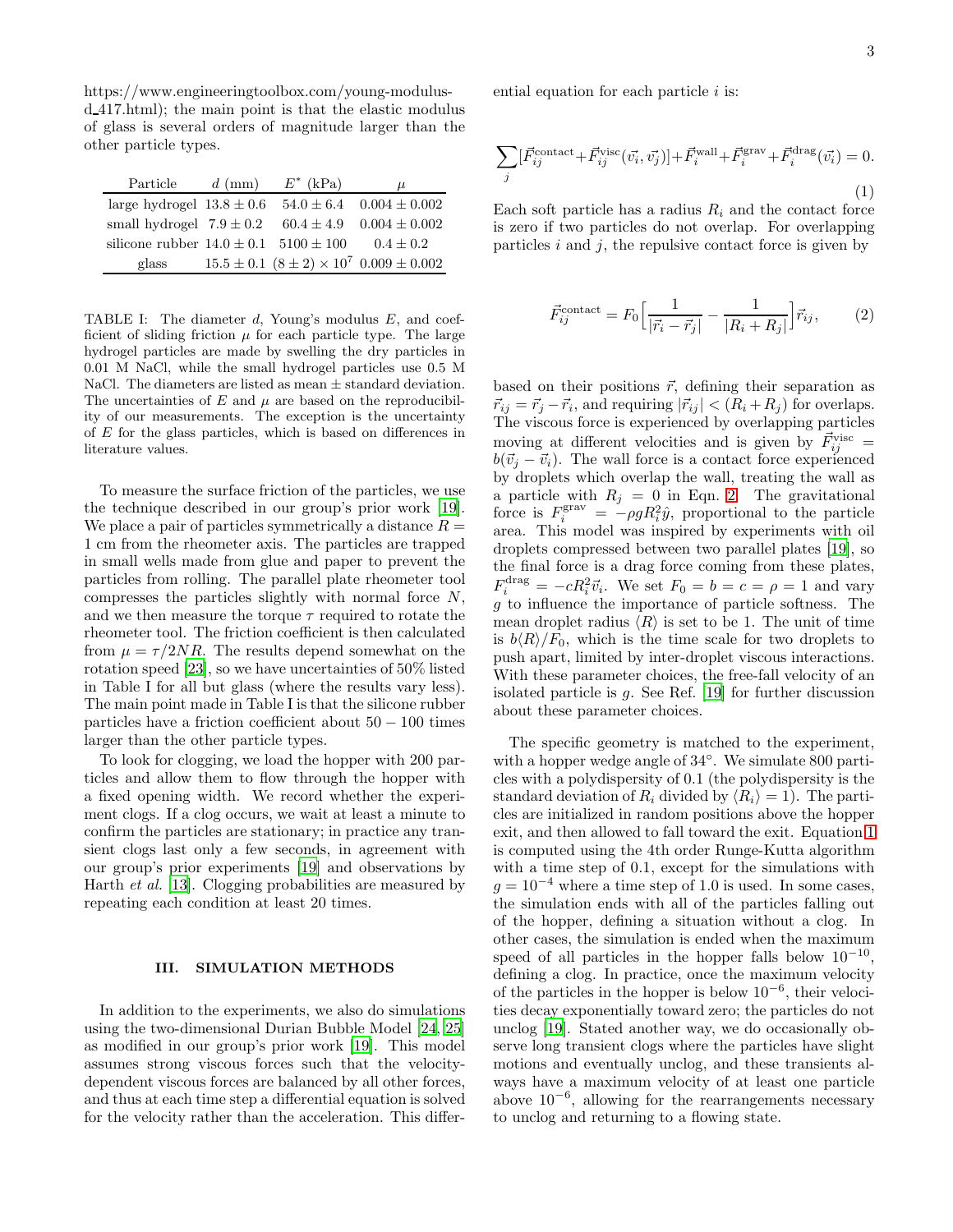## IV. RESULTS

#### A. Clogging Probability

Our first goal is to investigate the clogging probability. The experimental data are shown in Fig. [2.](#page-3-0) For the experiment, we repeat each experimental condition 20 times and compute the clogging probability  $P_{\text{clog}}$  from the fraction of times that we observe clogging. We go through the same process for different types of particles, different values of opening width  $w$ , and different hopper tilt angles  $\theta$ . Each set of symbols illustrates that  $P_{\text{clog}}$  decreases as we enlarge the hopper opening width for a fixed gravitational force. Overall, these results are consistent with our group's prior experimental work with slightly different hydrogel particles [\[19](#page-10-0)].



<span id="page-3-0"></span>FIG. 2: Experimental probability of clogging as a function of  $w/d$ , the ratio of the hopper exit width w to the droplet diameter d. Data for different types of particles with the influence of gravity varied by setting different tilt angles. Different symbols represent different types of particles as indicated in the legend. The different colors stand for different tilt angles  $\theta$ : 90° (dark purple, largest influence of gravity), 50◦ (dark blue), 35◦ (light blue), 20◦ (green), and 10° (red, smallest influence of gravity). The lines are sigmoidal fits to the large hydrogel data and the glass data:  $P_{\text{clog}}(w/d) = \{1 + \exp[(w/d - a)/s]\}^{-1}.$ 

In Fig. [2](#page-3-0) each family of symbol type indicates one type of particles. The influence of gravity is apparent: clogging is easier for reduced gravity, as signified by the curves shifting to the right in Fig. [2](#page-3-0) as the colors vary from dark purple (maximal gravity) to blue to red (minimal gravity). For large hydrogel particles, as gravity decreases by a factor of 3, the location where  $P_{\text{clog}} = 1/2$  shifts from  $w/d \approx 1.4$  to 2.1. Different types of particles behave differently in the clogging experiment: harder particles are more likely to clog, also signified by the curves shifting to the right. With a tilt angle  $\ddot{\theta} = 50^{\circ}$ , the large hydrogel particles have  $P_{\text{clog}} \approx 1/2$  at  $w/d \approx 1.8$ , the small hydrogel particles have  $P_{\text{clog}} \approx 1/2$ at  $w/d \approx 2.1$ , and both the silicone rubber particles and glass particles have  $P_{\text{clog}} \approx 1/2$  at  $w/d \approx 3.1$ .



<span id="page-3-1"></span>FIG. 3: Clogging probability from the simulation. (a) Clogging probability as a function of  $w/d$  for fixed values of the driving force  $g/F_0$ . From left to right,  $g/F_0 = 10^{-2}, 3 \cdot 10^{-3}, 10^{-3}, 3 \cdot 10^{-4}, 10^{-4}$ . The lines are sigmoid fits as in Fig. [2;](#page-3-0) the fit parameters are plotted in Fig. [4.](#page-4-0) (b) Clogging probability as a function of  $g/F_0$  for fixed values of  $w/d$ . From left to right,  $w/d = 2.50, 2.25, 2.00, 1.75, \text{ and}$ 1.40. The lines are sigmoid fits to the function  $P = \{1 +$  $\exp[(\ln(g/F_0) - \ln(a))/s]\}^{-1}$ , with centers  $g/F_0 = a$  having values 1.1 · 10<sup>-3</sup>, 2.8 · 10<sup>-3</sup>, 6.7 · 10<sup>-3</sup>, 1.2 · 10<sup>-2</sup>, and 1.8 · 10<sup>-2</sup> from left to right, and widths  $s = 0.41, 0.29, 0.28, 0.25,$  and 0.19 respectively.

Figure [3\(](#page-3-1)a) shows a similar trend from the simulation data. Our group's prior work showed that the relevant control parameter is  $g/F_0$ , the force of gravity normalized by the spring constant acting between the soft particles in the simulation [\[19\]](#page-10-0); here we keep  $F_0 = 1$ . As gravity is decreased, the particles effectively become harder and it becomes easier to clog;  $P_{\text{clog}} = 1/2$  moves to larger values of  $w/d$ . A different view of simulation data telling the same story is shown in Fig. [3\(](#page-3-1)b), where now the symbols correspond to fixed values of  $w/d$  and  $P_{\text{clog}}$  decreases as  $g/F_0$  is increased. Narrower hoppers (smaller  $w/d$ ) are easier to clog and thus require higher values of  $g/F_0$  to reduce  $P_{\text{clog}}$ .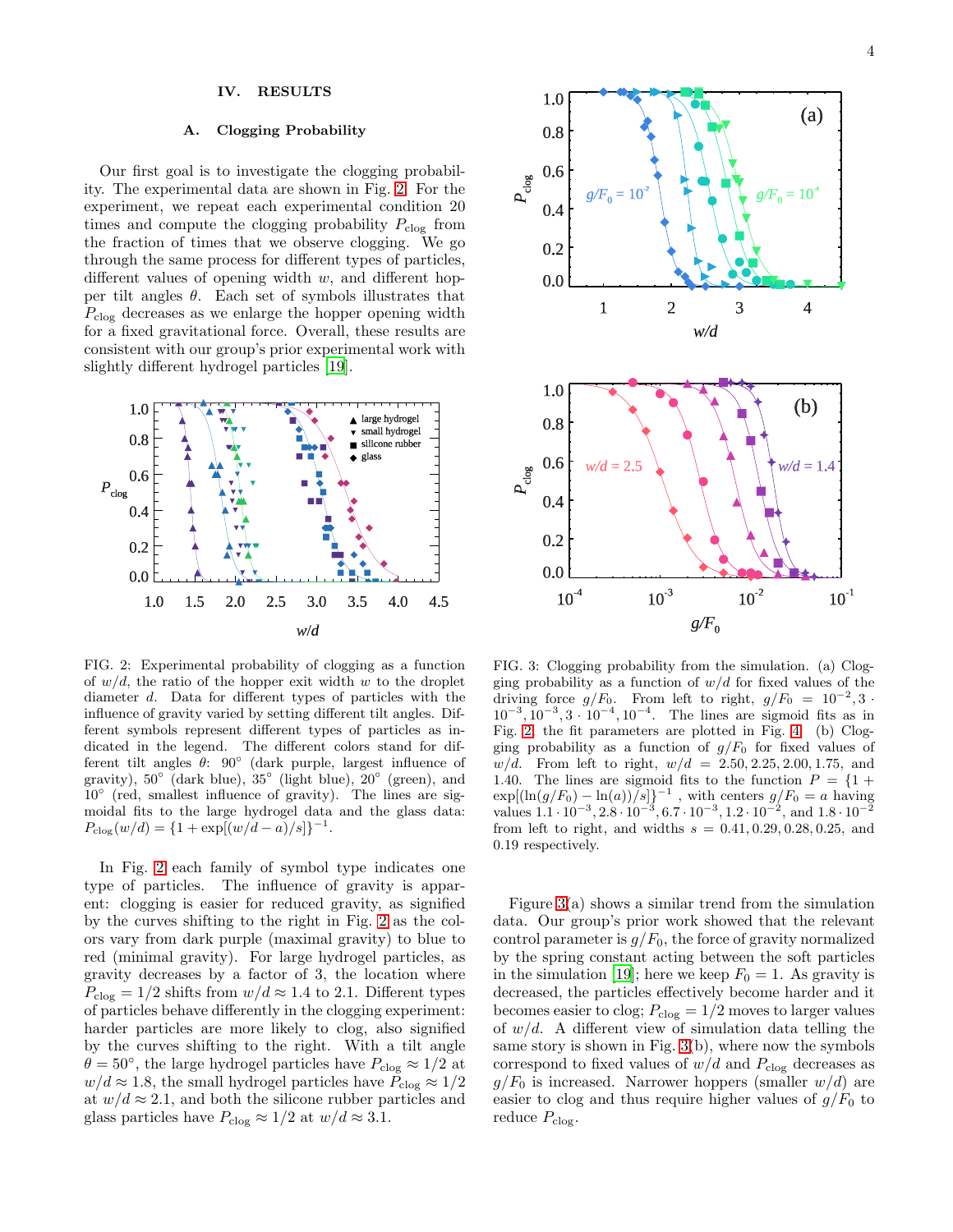We wish to quantify and compare the different data sets to understand the influence of particle softness on clogging. Following Ref. [\[19](#page-10-0)], we fit the  $P_{\text{clog}}(w/d)$  curves to sigmoidal fits and extract the opening width  $w/d$  for which  $P_{\text{clog}} = 1/2$ ; this characterizes the ability of the system to clog. To quantify softness, we use the magnitude of deformation  $\delta$  a particle has due to its weight, nondimensionalized by the particle diameter d. The experimental deformation  $\delta$  is determined by balancing the weight of one particle with the Hertz contact force law, using the  $E^*$  modulus data in Table I. For the simulation data, balancing the gravitational force on a particle with the contact force against a hypothetical horizontal wall leads to  $\delta/d = 2q/F_0$ .

Figure [4\(](#page-4-0)a) shows the parameter  $\delta/d$  works fairly well to collapse all of our  $w/d(P_{\text{clog}} = 1/2)$  data, including the laboratory data with hydrogel particles from our group's prior work [\[19\]](#page-10-0). The addition of the glass data extends the dynamic range of  $\delta/d$  by two orders of magnitude over the prior work. Considering the differences between the simulation and the experiment, the experimental results are in great agreement with the simulation results suggesting that  $\delta/d$  is a good measurement of the importance of softness. As  $\delta/d$  gets larger (particles become softer), the hopper opening width needs to become smaller to have a 0.5 clogging probability. The one unexpected result is that the glass spheres, while being significantly harder and thus at much smaller values of  $\delta/d$ , still show some slight dependence on  $\delta/d$ , although nonetheless the glass sphere data are consistent with the overall shape of the curve. The slight variability of the glass sphere data may be indicating other effects not accounted for in  $\delta/d$ . We suspect that the biggest effect is that the larger mass of the glass particles causes the apparatus to vibrate when the particles collide with the walls, and the vibrations may disrupt some arches. This would be reduced when the tilt angle is reduced (and thus the particles fall slower). Note that there is one difference between the experiments and simulations: the experiments use 200 particles, whereas the simulations use 800 particles. More particles gives more chances to clog [\[26](#page-10-7)[–29\]](#page-10-8). Based on our simulation data, changing the number of particles to 200 would decrease  $w/d$  by 0.25 or less in Fig. [4\(](#page-4-0)a) (for the circles), which would not qualitatively affect the agreement between experiment and simulation data.

Figure [4\(](#page-4-0)b) shows the width of the sigmoidal fit  $s$  as a function of  $\delta/d$ ; here the data do not collapse, although they are of somewhat similar magnitude. Smaller values of s indicate stronger dependence of  $P_{\text{clog}}$  on  $w/d$ . For example, to change  $P_{\text{clog}}$  from 0.88 to 0.12,  $w/d$  needs to increase by 4s according to the sigmoidal fit. All three hydrogel data sets have similar values of s, suggesting that the particle type is more influential than  $\delta/d$  when it comes to determining s.



<span id="page-4-0"></span>FIG. 4: Sigmoidal fit parameters. (a) Centers of sigmoidal fits for different types of particles under varying gravity, with the symbols corresponding to distinct experiments or simulations as indicated in the legend. (b) Width s of sigmoidal fits. The Hong *et al.* data are from Ref. [\[19](#page-10-0)] and are from a different set of hydrogel particles.

#### B. Number of particles remaining in hopper

We wish to understand how many particles remain in the hopper when it clogs. A simple hypothesis is that for soft particles, the weight of the particles above a clogging arch matters. If many particles are still in the hopper, then the arch must bear their weight – especially in the simulation for which there is no Janssen effect [\[30\]](#page-10-9). The Janssen effect is a reduction of pressure at the bottom of a container of particles due to friction [\[8,](#page-9-5) [31\]](#page-10-10), and our simulations do not have friction. Likewise, recent experiments studying hydrogel particles measured the pressure at the bottom of the hopper and confirmed it depended on how many particles were in the hopper [\[22](#page-10-3)]. Thus, we hypothesize that clogging should be less likely when the hopper is full of particles, and more likely when the hopper has fewer particles. This is confirmed by the data, shown in Fig. [5\(](#page-5-0)a). Here we measure the probability of a clog during the next 50 particles flowing out of the hopper, conditional on not having yet clogged. For example, all the simulations start with  $N = 800$  particles. For Fig. [5\(](#page-5-0)a) at  $N = 600$ , we are considering all the simulations which did not clog with more than 600 particles, and asking what is the probability that this subset of simulations has a clogging event before reaching  $N = 550$ particles in the hopper. This probability rises as the hopper drains (as N decreases), confirming the hypothesis.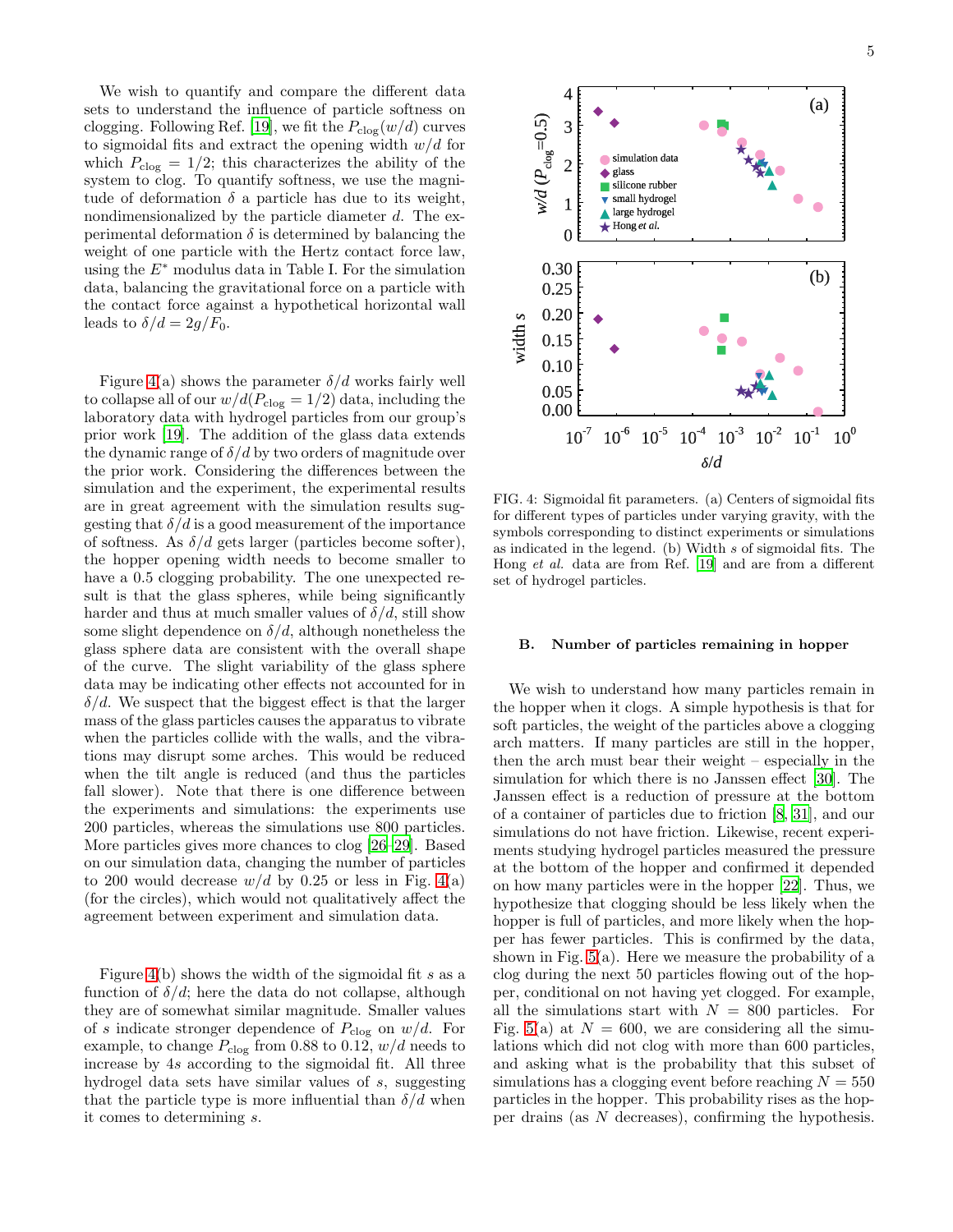

<span id="page-5-0"></span>FIG. 5: (a) Hazard rate: probability of clogging as the next 50 droplets flow out, as a function of the number of particles N left in the hopper. The lines are the best fit to the Gompertz hazard rate (integrated over the next 50 droplets). For  $w/d = 1.8, 1.6,$  and 1.25, the data are taken from simulation runs with 1454, 1697, and 1579 trials respectively. For these data  $g/F_0 = 10^{-2}$ ; this matches the blue diamonds in Figs. [3\(](#page-3-1)a) and [6\(](#page-6-0)a). (b) Probability of clogging with  $N$  particles left in the hopper. The lines are the best fit to the Gompertz distribution. The symbols at the left side of the plot indicate the probability the system does not clog (divided by 50 for comparison to the probability distribution); note that the  $w/d = 1.25$  data always clogs in the simulation (for 1579) runs) so does not have a symbol. The horizontal segments for  $N < 0$  indicate the expected probability that the system does not clog, based on the Gompertz distribution. The fit parameters are  $w/d = 1.25$ :  $h_0 = 0.040 \pm 0.006$ ,  $b = 0.0055 \pm 0.0003$ ;  $w/d = 1.6$  :  $h_0 = 0.014 \pm 0.001, b = 0.0067 \pm 0.0003;$  $w/d = 1.8 : h_0 = 0.0073 \pm 0.0008, b = 0.0095 \pm 0.0007.$ 

The different data sets correspond to different values of  $w/d$ , with clogging probability larger for the data with smaller  $w/d$ . To measure the small probabilities, each data set in Fig. [5\(](#page-5-0)a) is based on more than 1000 simulations.

The probability measured in Fig. [5\(](#page-5-0)a) is related to the "hazard rate," the rate of clogging events expected per unit particle exiting the hopper. Note that unlike probability, the hazard rate is indeed a rate and can be above 1, indicating an extreme likelihood of observing a clog, albeit with a small nonzero chance of not observing a clog. In contrast, we are focusing on the measured probability, bounded by 1, which behaves conceptually like the hazard rate when  $P \ll 1$ . Figure [5\(](#page-5-0)a) is a semilog plot showing that the hazard rate rises exponentially as the hopper drains. This suggests that the probability distri-

bution of  $N$ , the number of particles left in the hopper when it clogs, should follow the Gompertz distribution: the probability distribution corresponding to an exponentially growing hazard rate. In particular, consider  $n = 800 - N$ : the number of droplets that have flowed out. If the hazard rate is given by  $h(n) = \eta b \exp(bn)$  then  $P(n)$  is given by

$$
P(n) = b\eta \exp(\eta + bn) \exp(-\eta e^{bn})
$$
 (3)

which is valid for  $n, b, \eta \geq 0$ . The cumulative distribution function is given by

<span id="page-5-1"></span>
$$
C(n) = 1 - \exp(-\eta (e^{bn} - 1)); \tag{4}
$$

the probability of finding a clog is  $P_{\text{clog}} = C(n = 800)$ . To make more physical sense of the fitting parameters, we define

$$
h_0 = \eta b \exp(800b) \tag{5}
$$

so that the hazard rate can be written as

<span id="page-5-2"></span>
$$
h(N) = h_0 \exp(-bN), \tag{6}
$$

where  $h_0$  has the meaning of the hazard rate as  $N \to 0$ (as the hopper empties). The parameter b expresses the rapidity of the growth of the hazard rate as the hopper drains.

Figure [5\(](#page-5-0)b) shows the measured probability distribution functions  $P(N)$  for the number of particles left in the hopper, and the curved lines show the Gompertz distribution fits to the data (using maximum likelihood) [\[32\]](#page-10-11). The excellent agreement shows that the data are well described by the Gompertz distribution. The Gompertz distribution fit also predicts the probability that the system does not clog (which is  $1 - C(n = 800)$  from Eqn. [4\)](#page-5-1). The symbols at the left side of Fig. [5\(](#page-5-0)b) indicate the observed clogging probability, and the horizontal line segments intersecting the symbols show the predicted clogging probability from the Gompertz distribution fit. Likewise, the probability of clogging during the next 50 droplets exiting shown in Fig. [5\(](#page-5-0)a) (symbols) is well fit by the prediction of this quantity from the Gompertz distribution fit (lines).

The influence of  $w/d$  and g can be understood by the Gompertz fitting parameters b and  $h_0$ , shown in Fig. [6.](#page-6-0) b stays fairly small,  $O(10^{-3} - 10^{-2})$ , consistent with needing  $O(10^2 - 10^3)$  particles to flow out for significant increases in the hazard rate. For the simulations with smaller values of  $g/F_0$ , the hazard rate does not measurably increase as the hopper drains; it would require significantly more data to detect the slight increase. Accordingly,  $b \approx 0$  within our uncertainty and those data are not plotted in Fig. [6\(](#page-6-0)a) for  $g/F_0 < 10^{-3}$ . In Fig. 6(b),  $h_0$ decreases dramatically as  $w/d$  increases, indicating that the system becomes increasingly unlikely to clog even as  $N \to 0$ . Note that the error bars in Fig. [6](#page-6-0) are largest when  $P_{\text{clog}} \to 1$  or  $\to 0$ , for which there is less variability in the observations of N and thus fewer constraints on the fitting.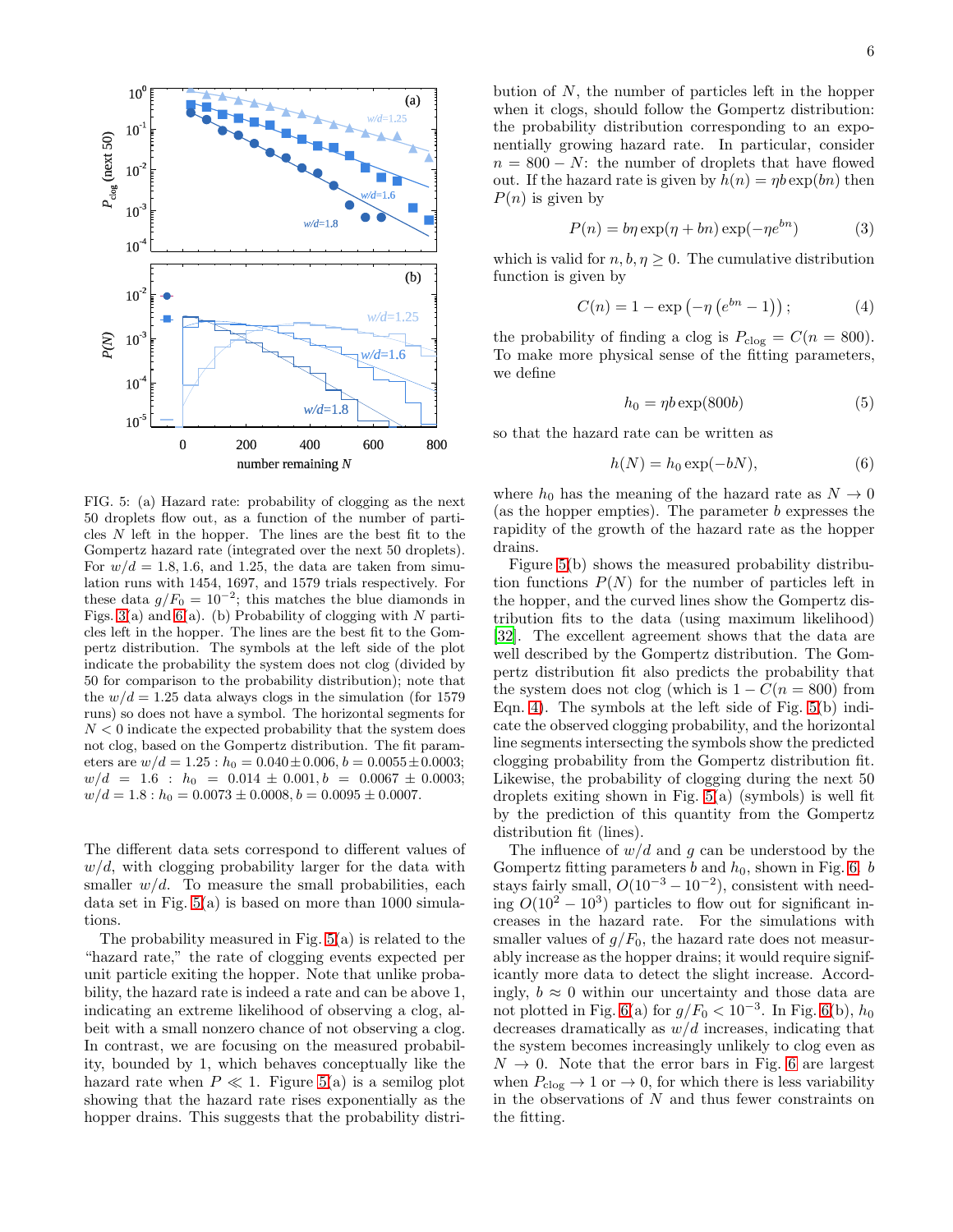



<span id="page-6-0"></span>FIG. 6: (a) Gompertz distribution fitting parameter b and (b) Gompertz distribution fitting parameter  $h_0$ , as a function of opening width  $w/d$ . The data are from the simulation and different symbols and colors correspond to different fixed values of the driving force  $g/F_0$ . From left to right,  $g/F_0 = 10^{-2}$ ,  $3 \cdot 10^{-3}$ ,  $10^{-3}$ ,  $3 \cdot 10^{-4}$ ,  $10^{-4}$ . In (a), data are not shown for the two smallest values of  $g/F_0$  as b is consistent with zero for those data; see text for discussion. Representative error bars are drawn for three of the data sets, and represent 90% confidence intervals. The symbols are the same in both panels and match the symbols of Fig. [3\(](#page-3-1)a). The short vertical lines in (b) indicate the value of  $w/d$  for each data set at which  $P_{\text{clog}} = 1/2$ , based on the sigmoid fitting shown in Fig. [3\(](#page-3-1)b).

A complementary view of the simulation data is given in Fig. [7,](#page-6-1) where each symbol type corresponds to a fixed value of  $w/d$ , and the horizontal axis shows the dependence on g; the corresponding clogging probability data are shown in Fig. [3\(](#page-3-1)b). If all that mattered for the hazard rate (at fixed  $w/d$ ) is the weight of the pile above for a given N, then it would make sense that  $b \sim g$ , see Eqn. [6](#page-5-2) noting the weight is  $\sim Ng$ . The prediction  $b = g$  is the black curve drawn in Fig. [7\(](#page-6-1)b), showing rough qualitative agreement for all of the data, although underestimating the results for large  $w/d$  (red symbols on left side of graph) and overestimating for small  $w/d$ (purple symbols on right side of graph). This predicts that b is constant when considering data at constant  $q$ , whereas Fig.  $6(a)$  that b varies by about a factor of 3 at fixed  $g/F_0$  and varying w/d, further evidence that  $b \sim g$ is only roughly true. The data of Fig. [7\(](#page-6-1)b) shows that  $h_0$  decreases roughly as a power law with  $g/F_0$ . Fitting

<span id="page-6-1"></span>FIG. 7: (a) Gompertz distribution fitting parameter b. The black line is the curve  $b = g$ . (b) Gompertz distribution fitting parameter  $\eta_0$ . The error bars represent 90% confidence intervals. The black line has a slope of -1 for comparison. In both panels, the data are from the simulation and are plotted as a function of  $g/F_0$ , for fixed values of the opening width  $w/d$ . From left to right,  $w/d = 2.50, 2.25, 2.00, 1.75,$  and 1.40. The symbols are the same in both panels and match the symbols of Fig. [3\(](#page-3-1)b). The short vertical bars at the bottom of (b) indicate the value of  $g/F_0$  for each data set at which  $P_{\text{clog}} = 1/2$ , based on the sigmoid fitting shown in Fig. [3\(](#page-3-1)b).

 $h_0 \sim g^{-\alpha}$ , the data give  $\alpha = 1.0 \pm 0.5$ ; a line with slope -1 is shown for comparison in Fig. [7\(](#page-6-1)b).

The limit  $q \to 0$  is important in that it represents perfectly hard particles [\[33](#page-10-12)]. Our group's prior work suggested that the data of Fig. [4\(](#page-4-0)a) should reach an asymptote for small g, although as noted above the glass particles data suggest that there is still some additional dependence on the forcing, perhaps due to vibrational effects. The Gompertz distribution fit parameter b is the "rate of change of the hazard rate" [recall the hazard rate is given by  $h(n) = \eta b \exp(bn)$ . Thinking just of the simulation data, Fig. [7\(](#page-6-1)b) suggests that if  $b \sim g$ , the hard particle limit is  $b \to 0$  (holding the product  $\eta b$  constant as the limit is taken), signifying that the hazard rate is independent of the number of particles in the hopper. This certainly seems to be the case for the classic clogging of hard particles, for which the output flux is independent of the number of particles in the hopper [\[5,](#page-9-2) [10,](#page-9-12) [34\]](#page-10-13). For the fit parameter  $h_0$ , assuming  $b = 0$  for hard particles means that  $h_0$  is the constant hazard rate for clogging,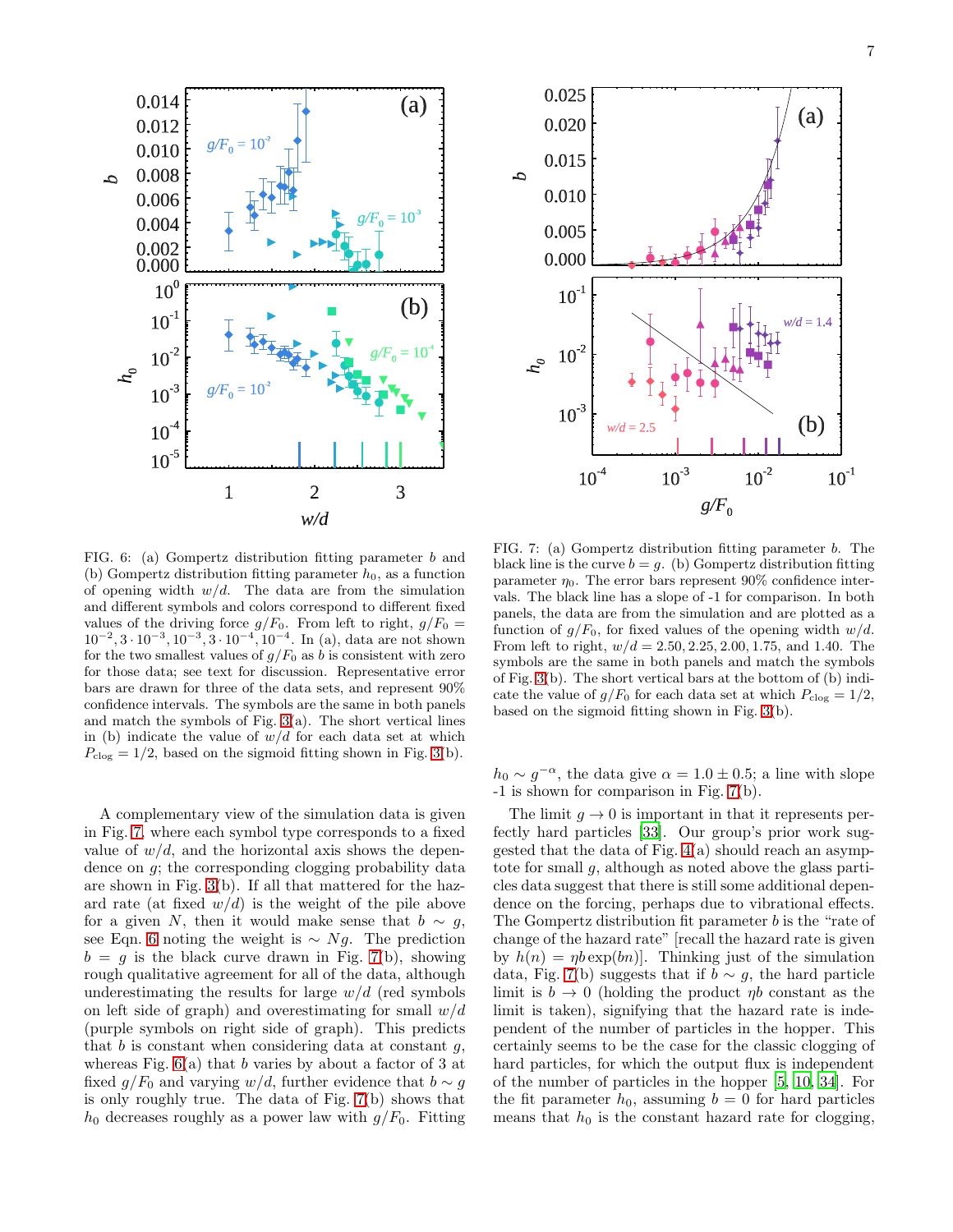which should not depend on  $g$  for hard particles. This is for example consistent with an experiment that used a centrifuge to vary  $q$ , finding no dependence on  $q$  [\[35\]](#page-10-14), although Ref. [\[19\]](#page-10-0) pointed out that those particles were not infinitely hard but rather had  $\delta/d \approx 10^{-6}$ .

To compare to the experiment, when the experiment clogs we measure the number of particles remaining in the hopper. For the experiment, this is not an exact count but rather an approximation based on image analysis. Ideally we would wish to use image analysis to directly identify and count the particles. However, given that many of the experiments use soft particles which are deformed and closely touching, this sort of image analysis proved problematic. Instead, when the hopper clogs, we determine the boundary of the region of the image containing particles in the hopper, and then measure the area contained within that region. To calibrate this we took 10 photographs with exactly 200 particles in the hopper for the same imaging conditions as the experiment (same particle type, same tilt angle, same lighting conditions) and measure the area those 200 particles occupy. This then gives us the mean area per particle. For the experimental data of interest, our uncertainty in number of particles remaining in the hopper is  $\pm 10$  from this method: as will be seen, the results do not depend sensitively on this uncertainty. We used this method to estimate the number  $N$  of particles left in the hopper when samples clogged, using 300 trials for three different particle types, and  $w/d$  such that  $P_{\text{clog}} \approx 0.7$  so that a large number of clogging events would be observed.

The experimental data are plotted in Fig. [8,](#page-7-0) along with the best fit to the Gompertz distribution. The hydrogel data are reasonably well fit, the silicone rubber and glass data are less well fit. For the latter two cases, the fit significantly underpredicts the probability of not clogging. Additionally, for a sample that does not clog 30% of the time, one expects that when clogging occurs, it should more often occur with fewer particles in the hopper. That is the argument given above for the simulation data, that when the hopper drains out the pressure decreases and thus it is easier to form an arch that can support the weight of the remaining particles. However, for the silicone rubber particles and the glass particles, it appears that it is most likely for the experiment to clog near the start of the experiment; and the more particles that have flowed out, the less likely it is to clog. We can speculate as to the causes. First, the silicone rubber particles have more friction, whereas the glass particles are significantly harder; both of these may frustrate the argument about pressure making a difference to the clogging arch formation. Second, the particles also are more massive, and it may be that as they fall though the hopper, they add extra vibrations to the apparatus. Vibrations are well known to destabilize clogging arches [\[12](#page-9-7)]. Perhaps it is easier for an arch to form before the apparatus starts shaking too much, and harder after particles are flowing out in significant quantity. In any case, we note that by comparison the hydrogel data agree reasonably well with



<span id="page-7-0"></span>FIG. 8: Histograms of probability of clogging with  $N$  particles left in the hopper for (a) small hydrogel particles  $(w/d =$ 2.03), (b) silicone rubber particles  $(w/d = 3.03)$ , and (c) glass particles  $(w/d = 2.91)$ . All data are taken at tilt angle  $\theta =$ 50°. The solid black lines are the best fit to the Gompertz distribution; note that this is a reasonable fit in (a) and a less reasonable fit in (b,c), showing that the latter data are not consistent with a Gompertz distribution. The symbols at the left side of the plot indicate the probability the system does not clog (divided by 20 for comparison to the probability distribution). The horizontal segments for  $N < 0$  indicate the expected probability that the system does not clog, based on the Gompertz distribution. The fitting parameters are (a)  $h_0 = 0.011 \pm 0.004, b = 0.009 \pm 0.003$ ; (b)  $h_0 = 0.007 \pm 0.1, b \approx$ 0; (c)  $h_0 = 0.006 \pm 0.1, b \approx 0.$ 

the Gompertz distribution fit. It is further interesting to note that despite the imperfect Gompertz distribution fit, nonetheless the silicone rubber and glass particles fit well on our clogging plot in Fig. [4\(](#page-4-0)a).

To measure the quality of the Gompertz distribution fits (for both simulation and experimental data) we use the Kolmogorov-Smirnov test [\[36\]](#page-10-15). This test compares the observed cumulative distribution function  $C_{obs}(n)$ and compares it to the predicted  $C(n)$  from Eqn. [4.](#page-5-1) The K-S statistic is  $D = \max(|C_{obs}(n) - C(n)|)$ ; smaller is better, although this depends on how much data one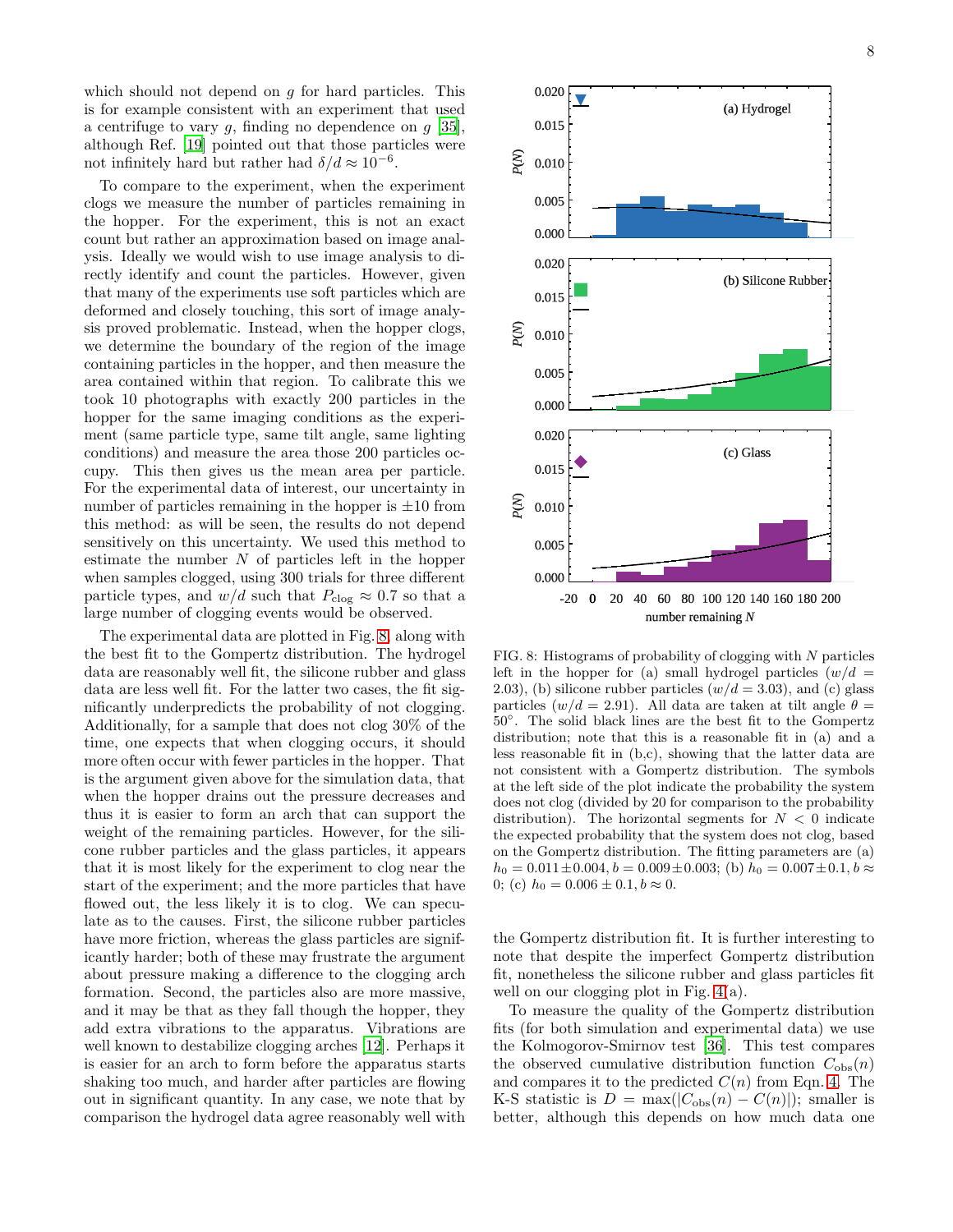has. For the three simulations with more than 1000 trials (Fig. [5](#page-5-0) data),  $D < 0.028$  and the probability of this being a good fit is relatively high  $(P = 0.28 - 0.86)$  [\[36\]](#page-10-15). For the other simulations with 100 trials, we find  $D \sim 0.01 - 0.10$ and generally the probability of a good fit remains high  $(P = 0.13 - 0.99)$ . For the hydrogel particles  $D = 0.07$ ,  $P = 0.28$ ; for silicone rubber,  $D = 0.11, P = 0.012$ ; and for glass,  $D = 0.08, P = 0.11$ . While the hydrogel fit isn't as good as one might wish, it is better than the rubber and glass data, in agreement with the qualitative behavior of Fig. [8.](#page-7-0) As a reminder, the fitting is done with the maximum likelihood method which does not inherently have a quality of fit measure, and thus is not optimizing the probability based on the K-S statistic.

#### C. Arch size

When a clogging event occurs, we count the number of particles forming the arch. We then average this over all clogging events for a given condition. The mean arch size simulation results are shown in Fig  $9(a)$ ; different symbols and colors indicate different values of the gravitational driving g. The excellent collapse of the data shows that the average arch size solely depends on the exit width  $w/d$  independent of the magnitude of g. The smallest arch has one particle, and this is only seen for small values of  $w/d < 1.0$ . As  $w/d$  increases to 1.5, the average arch size increases to three. There is a plateau for  $1.5 \leq w/d \leq 2.3$  where the average arch size is constant at 3. This plateau was also seen in prior experimental data with hard particles [\[37](#page-10-16)], although in that work it was more pronounced when the hopper wedge angle was steeper than our moderate 34◦ angle. At higher values of  $w/d$  there is a smaller plateau with arch size equal to 4, and then a bit of data with the mean arch size rising to 5 at the lowest value of  $g (g = 10^{-4})$  and  $w/d \gtrsim 3.5$ .

To compare the experiment and simulation, the simulation data are replotted in Fig. [9\(](#page-8-0)b) as the line, and the experimental results are plotted with symbols [corresponding to the legend in Fig.  $4(a)$ . The experimental results for the hydrogel particles (blue triangles) and glass particles (purple diamonds) agree with the simulation result supporting that the arch size is affected by the opening width and is independent of the magnitude of gravity. This strongly suggests for these particles – ranging from quite soft to quite hard, more than 5 orders of magnitude in  $\delta/d$  – the clogging arch is solely determined by geometry. In contrast, the results for silicone rubber particles (green squares) deviate significantly from the other results: for a given opening width, the average arch size will be larger than that for simulation and the glass particles. We attribute the difference between the silicone rubber particles and the other data to be due to the silicone rubber particles' large coefficient of sliding friction. The sliding friction for silicone rubber particles is  $0.4 \pm 0.2$ , while the sliding friction for glass particles is  $0.009 \pm 0.002$ , and the simulation has no fric-



<span id="page-8-0"></span>FIG. 9: Average arch size as a function of  $w/d$ , the ratio of the hopper exit width  $w$  to the droplet diameter  $d$ . (a) Data from the simulation. Different values of gravitational driving are indicated by the different symbols and colors; from left to right,  $g/F_0 = 0.03, 0.01, 0.003, 0.001, 0.0003,$  and 0.0001. The symbol shape and color matches those shown in Fig. [3\(](#page-3-1)a). (b) The line reprises the simulation data from (a). The symbols are the experimental data using different types of particles under the influence of different values of gravity. The symbols are the same as Fig. [4;](#page-4-0) in particular, the green squares that are outliers correspond to the silicone rubber particles, which have a significantly higher coefficient of static friction.

tion. Indeed, the arch shown in Fig. [1\(](#page-1-0)d) has one particle that is clearly held in place by friction. While this is an uncommon result, this clear frictional effect is observed several times in our experiments with the silicone rubber particles (and never with any other particles).

## V. CONCLUSIONS

Work in recent years has shown that the clogging of soft particles is qualitatively different than hard particles [\[13](#page-9-8), [19](#page-10-0)[–22\]](#page-10-3). We extend this prior work with two new types of particles, silicone rubber and glass, showing that there is a relatively continuous transition from the softest particles to the hardest [Fig.  $4(a)$ ]. The agreement between hydrogel data, silicone rubber data, glass data, and simulation data – with no free fitting parameters – is strong evidence for universal behavior of soft particle clogging. This is further supported by examining the mean arch size, which is a function of only  $w/d$ (exit opening width  $w$  divided by the particle diameter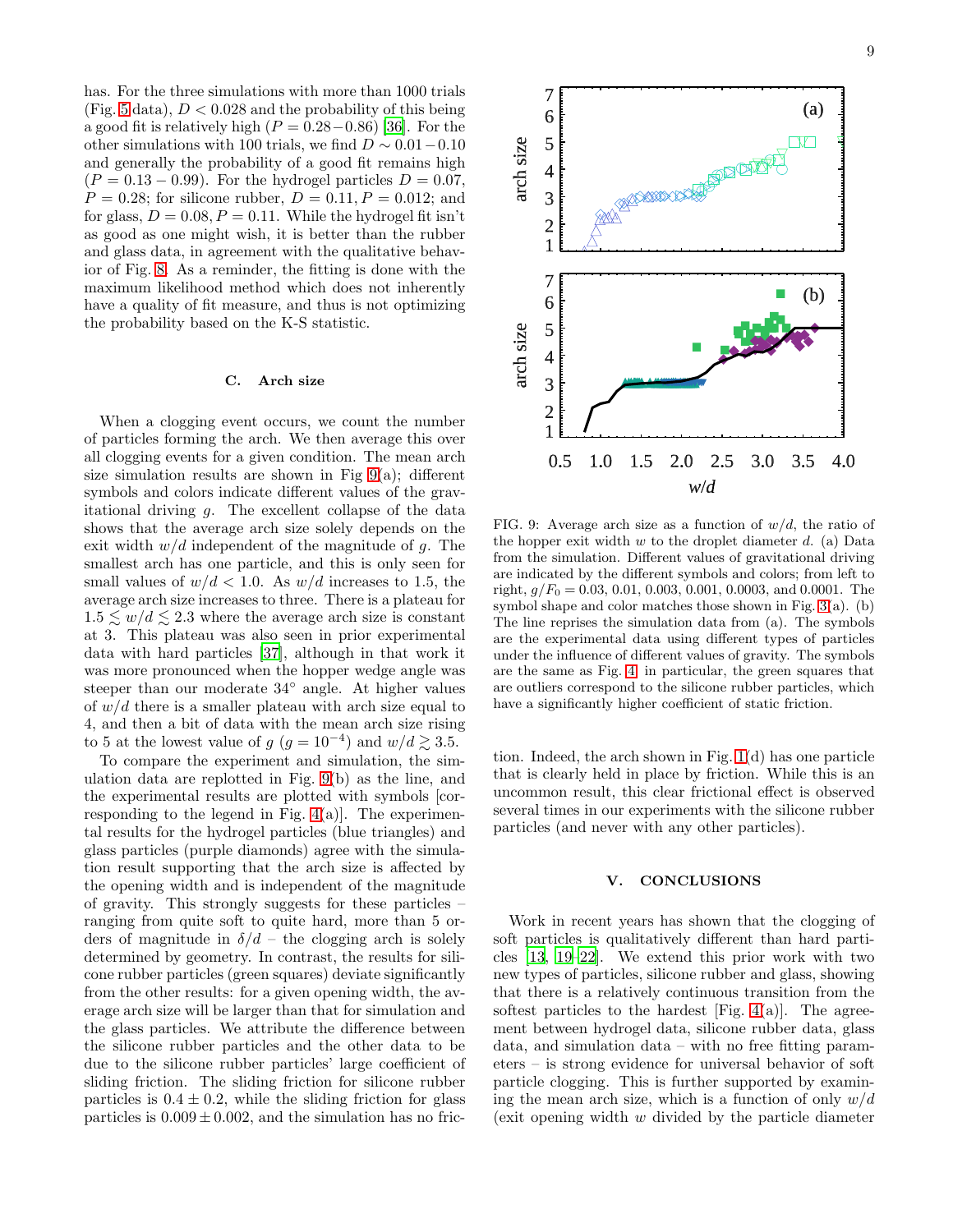d). The caveats are that this is not true for the silicone rubber particles for which friction is nearly two orders of magnitude higher; and the mean arch size is also known to depend on the hopper wedge angles [\[37\]](#page-10-16). We also analyze the number of particles left in the hopper, further finding a difference between the silicone rubber and glass particles, as compared to the simulation and hydrogel particles. For silicone rubber and glass particles, if they clog, it is slightly more likely to do so near the start of the experiment. In contrast, for the hydrogel and simulated particles, they are more likely to clog near the end of the experiment, which serves as strong evidence that the hydrostatic pressure of the particles in the hopper [\[22\]](#page-10-3) breaks arches and prevents clogging.

Our work shows that for soft hydrogel particles and simulated soft particles, the number of particles left in the hopper when a clog occurs is well fit by the Gompertz distribution. This distribution applies when the clogging "hazard rate" rises exponentially as the hopper drains. The direct implication is that the hydrostatic pressure of the soft particles influences clogging – that it is harder to form a clogging arch with many particles in the hopper as the hydrostatic pressure causes the soft particles in the arch to deform and break the arch. A subtler implication of the Gompertz distribution fit is that there is some chance of the hopper clogging even when the hopper is full of particles; albeit that the

- <span id="page-9-0"></span>[1] W. E. Deming and A. L. Mehring, The gravitational flow of fertilizers and other comminuted solids, *Ind. Eng. Chem.*, 21, 661–665 (1929).
- [2] F. C. Franklin and L. N. Johanson, Flow of granular material through a circular orifice, *Chem. Eng. Sci.*, 4, 119– 129 (1955).
- <span id="page-9-4"></span>[3] R. L. Brown and J. C. Richards, Two- and threedimensional flow of grains through apertures, *Nature*, 182, 600–601 (1958).
- [4] R. T. Fowler and J. R. Glastonbury, The flow of granular solids through orifices, *Chem. Eng. Sci.*, 10, 150–156 (1959).
- <span id="page-9-2"></span>[5] W. A. Beverloo, H. A. Leniger, and J. van de Velde, The flow of granular solids through orifices, *Chem. Eng. Sci.*, 15, 260–269 (1961).
- <span id="page-9-1"></span>[6] A. W. Jenike, Quantitative design of mass-flow bins, *Powder Tech.*, 1, 237–244 (1967).
- <span id="page-9-3"></span>[7] K. To, P. Y. Lai, and H. K. Pak, Jamming of granular flow in a two-dimensional hopper, *Phys. Rev. Lett.*, 86, 71–74 (2001).
- <span id="page-9-5"></span>[8] R. M. Nedderman, U. Tuzun, S. B. Savage, and G. T. Houlsby, The flow of granular materials–I : Discharge rates from hoppers, *Chem. Eng. Sci.*, 37, 1597–1609 (1982).
- [9] H. Sheldon and D. Durian, Granular discharge and clogging for tilted hoppers, *Granular Matter*, 12, 579–585 (2010).
- <span id="page-9-12"></span>[10] M. A. Aguirre, J. G. Grande, A. Calvo, L. A. Pugnaloni, and J. C. Géminard, Pressure independence of granular flow through an aperture, *Phys. Rev. Lett.*, 104, 238002

(2010).

- <span id="page-9-6"></span>[11] T. J. Wilson, C. R. Pfeifer, N. Mesyngier, and D. J. Durian, Granular discharge rate for submerged hoppers, *Papers in Physics*, 6, 060009 (2014).
- <span id="page-9-7"></span>[12] I. Zuriguel, D. R. Parisi, R. C. Hidalgo, C. Lozano, A. Janda, P. A. Gago, J. P. Peralta, L. M. Ferrer, L. A. Pugnaloni, E. Clément, D. Maza, I. Pagonabarraga, and A. Garcimartín, Clogging transition of many-particle systems flowing through bottlenecks, *Scientific Reports*, 4, 7324 (2014).
- <span id="page-9-8"></span>[13] K. Harth, J. Wang, T. Börzsönyi, and R. Stannarius, Intermittent flow and transient congestions of soft spheres passing narrow orifices, *Soft Matter*, 16, 8013– 8023 (2020).
- <span id="page-9-9"></span>[14] D. Helbing, I. Farkas, and T. Vicsek, Simulating dynamical features of escape panic, *Nature*, 407, 487–490 (2000).
- [15] A. Garcimartín, J. M. Pastor, C. Martín-Gómez, D. Parisi, and I. Zuriguel, Pedestrian collective motion in competitive room evacuation, *Scientific Reports*, 7 (2017).
- <span id="page-9-10"></span>[16] R. C. Hidalgo, D. R. Parisi, and I. Zuriguel, Simulating competitive egress of noncircular pedestrians, *Phys. Rev. E*, 95 (2017).
- <span id="page-9-11"></span>[17] Y. Bertho, C. Becco, and N. Vandewalle, Dense bubble flow in a silo: An unusual flow of a dispersed medium, *Phys. Rev. E*, 73, 056309 (2006).
- [18] G. Lumay, J. Schockmel, D. Henández-Enríquez, S. Dorbolo, N. Vandewalle, and F. Pacheco-Vázquez, Flow of magnetic repelling grains in a two-dimensional silo, *Papers in Physics*, 7, 070013 (2015).

chance is exponentially small. This further suggests that even with large hopper openings  $w/d$  there is still some chance of clogging, consistent with prior observations of clogging that suggested that there is no critical exit size for causing clogging; rather, clogging becomes exponentially unlikely as the opening size is increased [\[26,](#page-10-7) [27](#page-10-17), [34\]](#page-10-13). Finally, the Gompertz distribution fit also implies that in the opposite limit of a small opening size, there may nonetheless be some finite probability that the hopper does not clog. It seems plausible that there is some limit on this, that for opening widths smaller than the particle size and sufficiently stiff particles, the system will always clog. Nonetheless, the results imply that the ability to completely flow out may persist to surprisingly narrow exit openings, even if the chance to not clog becomes exponentially rare.

## VI. ACKNOWLEDGEMENTS

This material is based upon work supported by the National Science Foundation under Grant No. (CBET-2002815). We thank I. Nemenman for bringing the Gompertz distribution to our attention. We thank Y. Cheng, S. Franklin, C. Lerch, M. Morrell, C. O'Hern, M. Shattuck, and J. Treado for helpful discussions.